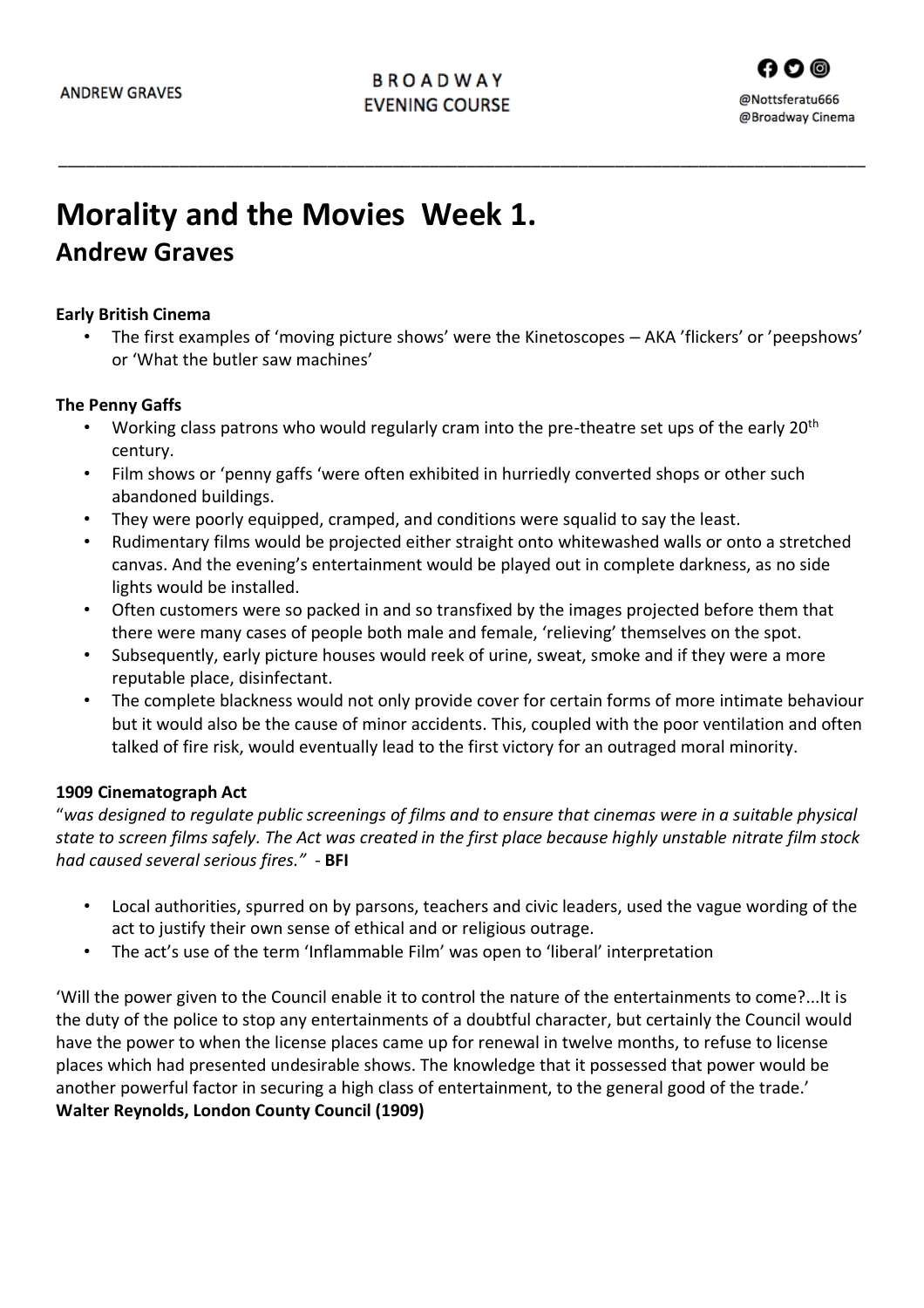# **BROADWAY EVENING COURSE**



#### **The Beginnings of censorship**

• On July 12 1910, the LCC (London County Council), officially banned the showing of a heavyweight boxing match between Jack Johnson and James J Jeffries.

\_\_\_\_\_\_\_\_\_\_\_\_\_\_\_\_\_\_\_\_\_\_\_\_\_\_\_\_\_\_\_\_\_\_\_\_\_\_\_\_\_\_\_\_\_\_\_\_\_\_\_\_\_\_\_\_\_\_\_\_\_\_\_\_\_\_\_\_\_\_\_\_\_\_\_\_\_\_\_\_\_\_\_\_\_\_\_

• In October 1911 Blackburn Council forced cinema owners to submit their programmes to the Chief Constable for inspection

#### **Some initial grievances**

- The use of American slang in subtitles of intertitles
- The standard of film posters which was deemed worse than '…the most plebian of play in the vilest and most poverty-stricken purlieus frequented by the veriest riff raff of the amusement going public'

"According to a consensus of council critics the films themselves were full of 'obscenity', 'cruelty' and 'lunacy' and what's more 'caused blindness" - **Matthews, T.D (1994)** *Censored*

#### **The British Board of Film Censors**

'The British Board of Film Censors (BBFC) began operating on 1st January 1913. Established by the British film industry as an independent body, the aim was to reduce interference from licensing authorities and politicians. The BBFC centralises film content advice, but the real power remains with local authorities. Local government can pass a film banned by the BBFC, ban a classified film, or change a film's classification.'

**[https://www.bbc.co.uk/films/2000/09/26/film\\_classification\\_article.shtml](https://www.bbc.co.uk/films/2000/09/26/film_classification_article.shtml)**

- The BBFC initially relied on just two certificates to distinguish film content:
	- U film especially suitable for children
	- A film generally suitable for public exhibition
- Between 1913 and 1932 the BBFC published an annual list of prohibited images and themes.

## **Prohibited Depictions**

- Scenes suggestive of immorality.
- Indelicate sexual situations
- Prostitution and procuration
- References to controversial politics
- Relations of capital and labour

## **Battleship Potemkin (1925) Sergei Eisenstein**

'The film was rejected when first submitted to the BBFC in September 1926, on the grounds that films should not address issues of 'political controversy' and that Potemkin's pro-Revolutionary message was therefore unacceptable for classification. The BBFC's Annual Report for 1926 mentions that the film was rejected for "inflammatory subtitles and Bolshevist Proaganda".'

**<https://www.bbfc.co.uk/education/case-studies/battleship-potemkin>**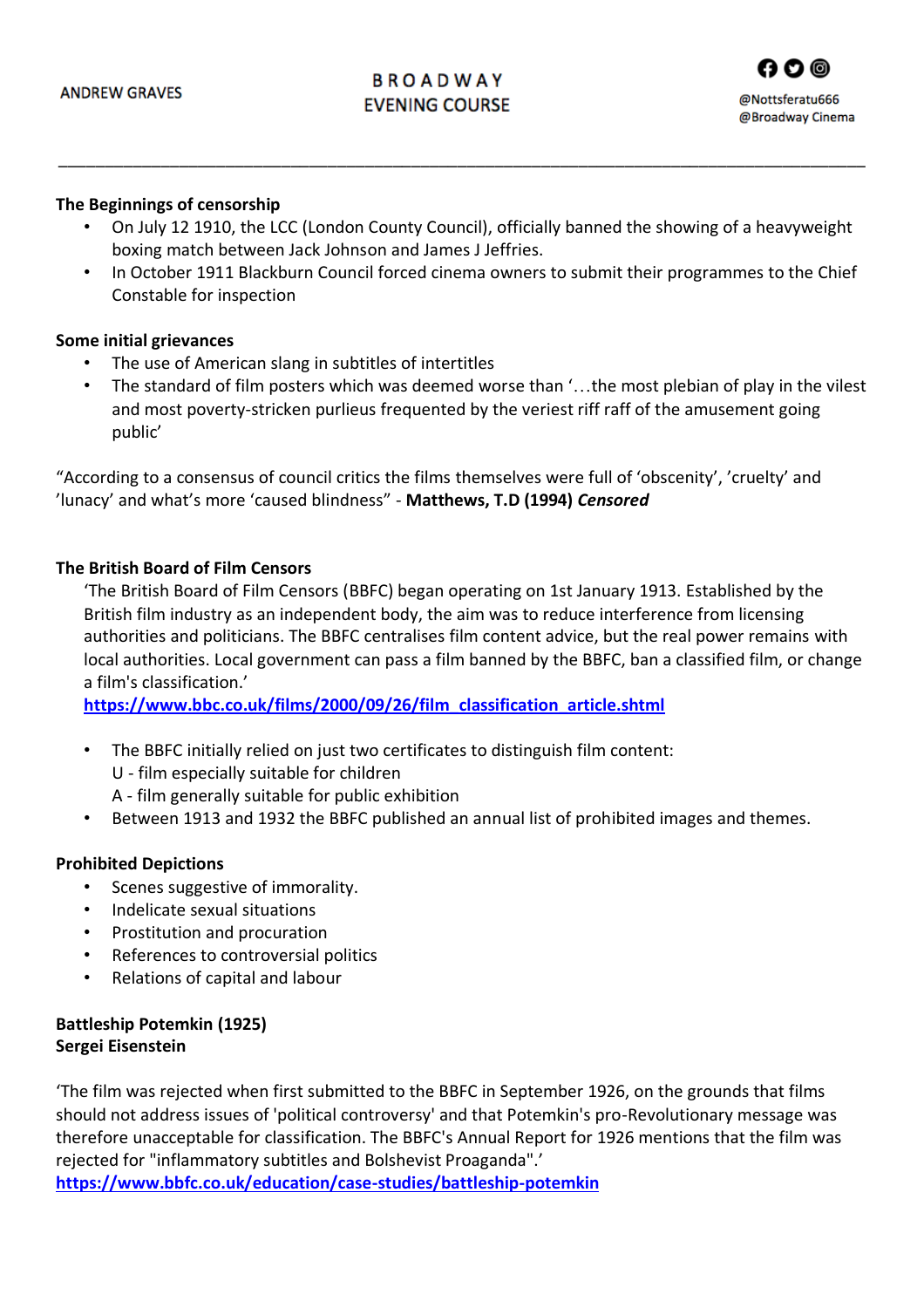# **BROADWAY EVENING COURSE**

'No doubt at the back of the BBFC's mind was the nine-day British general strike in May 1926 which had provoked fears amongst some quarters of society of a potential revolution in the UK. According to The Times, screenings of the film in Berlin had already led to unrest and a censorship battle between left wing supporters of the film and right-wing efforts to have it banned.'

\_\_\_\_\_\_\_\_\_\_\_\_\_\_\_\_\_\_\_\_\_\_\_\_\_\_\_\_\_\_\_\_\_\_\_\_\_\_\_\_\_\_\_\_\_\_\_\_\_\_\_\_\_\_\_\_\_\_\_\_\_\_\_\_\_\_\_\_\_\_\_\_\_\_\_\_\_\_\_\_\_\_\_\_\_\_\_

'Following the BBFC's rejection of the film, Potemkin was submitted to the London County Council and Middlesex County Council for certificates for local screenings. However, the film was rejected by both councils, officially because of its violence.'

#### **BBFC and the War**

'…if the Nazis wanted to create a civil war within England, they should make sure that every bomb they dropped fell east of Tower Bridge' - **Duff Cooper – The Ministry of Information**

'The minister was pointing in a roundabout way the dissatisfaction that was emanating at the time from the East End. (The King and Queen had recently been booed when they paid a condolence visit to the East End docks during the Blitz) Thus it was the present danger of the ruling classes being sustained in comfort at the expense of the industrial workers.' - **Matthews, T.D (1994)** *Censored*

#### **The Ministry of Information**

'The imperative then, of the MOI was not to hinder realistic, relevant films but the exact opposite, to encourage their production. And the remarkable figure of only four films banned throughout the war implies that the MOI succeeded in the first stage of its mission to inform.' - **Matthews, T.D (1994)**  *Censored*

- The MOI had the authority the veto a council's decision to allow a film to be shown
- However, the MOI also had the power to reverse 'bans' if the films were seen as being useful to the war effort

#### **Love on the Dole (1941) John Baxter**

- Rejected twice before the war, was finally given a general UK release in 1941.
- In many ways, it paved the wave for the later Kitchen Sink productions
- Cobbled streets, grimy factory floors and dank and dingy parlour rooms
- Civil unrest
- Industrial fatality
- Pre-marital pregnancy
- A horde of disgruntled workers who go toe to fist with the fascist-like local constabulary.
- And as the title suggests, we also see the soul destroying, all too real effects of early 20<sup>th</sup> century unemployment, in a forgotten northern town.
- Although critically the film was well received, it failed to make much of a splash at the box office
- Whilst there was a growing desire on behalf of the working classes to see themselves reflected more fairly on the silver screen and in politics, what a film like *Love on the Dole*, hadn't provided was larger than life characters and unforgettable protagonists.